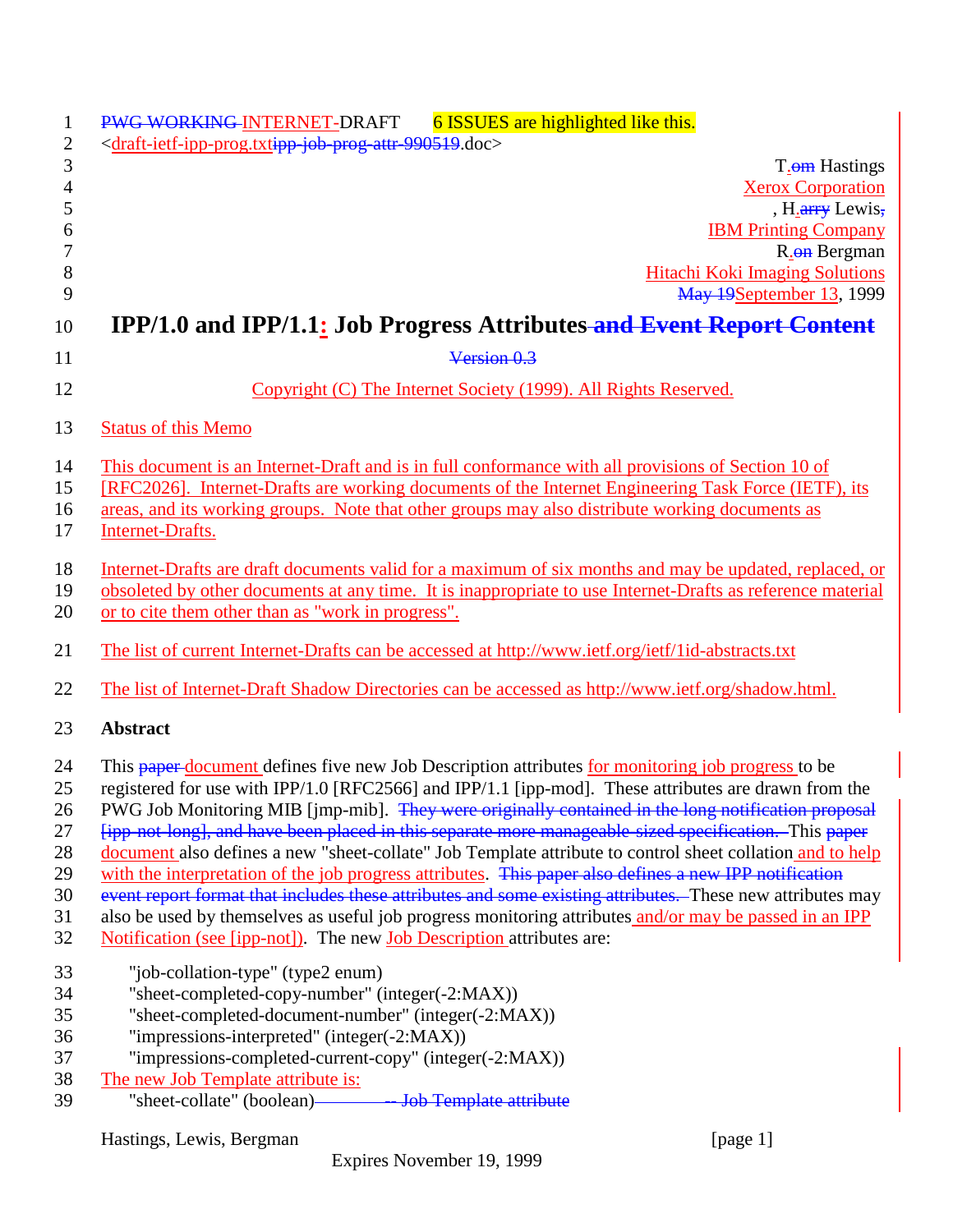| 40 |     |                                                                                    |  |
|----|-----|------------------------------------------------------------------------------------|--|
| 41 |     | <b>TABLE OF CONTENTS</b>                                                           |  |
| 42 | 1   |                                                                                    |  |
| 43 |     |                                                                                    |  |
| 44 | 2   |                                                                                    |  |
| 45 |     |                                                                                    |  |
| 46 |     |                                                                                    |  |
| 47 |     |                                                                                    |  |
| 48 |     |                                                                                    |  |
| 49 |     |                                                                                    |  |
| 50 | 3   |                                                                                    |  |
| 51 | 4   |                                                                                    |  |
| 52 | 4.1 | Changes made to the May 19, 1999 version to make the September 13, 1999 version 11 |  |
| 53 |     | 4.2 Changes made to the April 16, 1999 version to make the May 19, 1999 version    |  |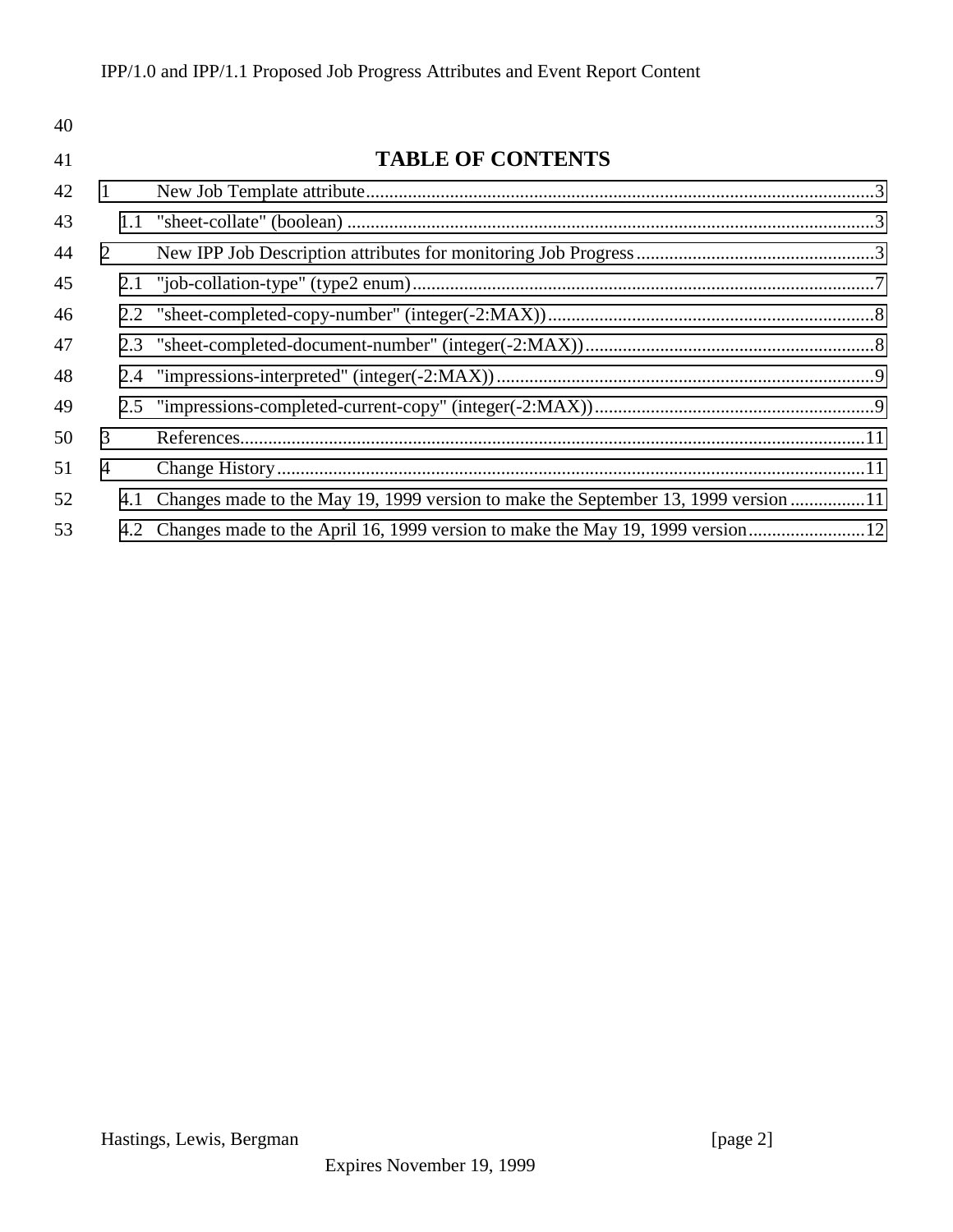#### <span id="page-2-0"></span>

## **1 New Job Template attribute**

#### *1.1 "sheet-collate" (boolean)*

```
57 +===================+======================+======================+
58 | Job Attribute |Printer: Default Value| Printer: Supported |
59 | | Attribute | Values Attribute
60 +===================+======================+======================+
61 | sheet-collate | sheet-collate-default| sheet-collate- |
62 | (boolean) | (boolean) | supported (1setOf |
63 | | | boolean) |
64 +-------------------+----------------------+----------------------+
```
 This attribute specifies whether or not the media sheets of each copy of each printed document in a job are to be in sequence, when multiple copies of the document are specified by the 'copies' attribute. When "sheet-collate" is 'true', each copy of each document is printed with the print-stream sheets in sequence. When 'sheet-collate' is 'false', each print-stream sheet is printed a number of times equal to the value of the 'copies' attribute in succession. For example, suppose a document which produces two media sheets as output, and "copies" is equal to '6', in this case six copies of the first media sheet are printed followed

by six copies of the second media sheet.

Whether the effect of sheet collation is achieved by placing copies of a document in multiple output bins

or in the same output bin with implementation defined document separation is implementation

dependent. Also whether it is achieved by making multiple passes over the job or by using an output

sorter is implementation dependent.

Note: IPP/1.0 [RFC2566] and IPP/1.1 [ipp-mod] is silent on whether or not sheets within documents are

collated. The "sheet-collate-supported" attribute permits a Printer object to indicate whether or not it

collates sheets with each document and whether it allows the client to control sheet collation. An

implementation is able to indicate that it supports uncollated sheets, collated sheets, or both, using 'false',

- 'true', or both 'false' and 'true' values, respectively.
- 

## **2 New IPP Job Description attributes for monitoring Job Progress**

84 The following IPP Job Description attributes are proposed to be added to IPP through the type2

registration procedures. They are useful for monitoring the progress of a job. They are also used at

attributes in the notification content in a notification report [ipp-not].

There are a number of Job Description attributes for monitoring the progress of a job. These objects and

attributes count the number of K octets, impressions, sheets, and pages requested or completed. For

impressions and sheets, "completed" means stacked, unless the implementation is unable to detect when

- each sheet is stacked, in which case stacked is approximated when processing of each sheet completes.
- There are objects and attributes for the overall job and for the current copy of the document currently
- being stacked. For the latter, the rate at which the various objects and attributes count depends on the
- sheet and document collation of the job.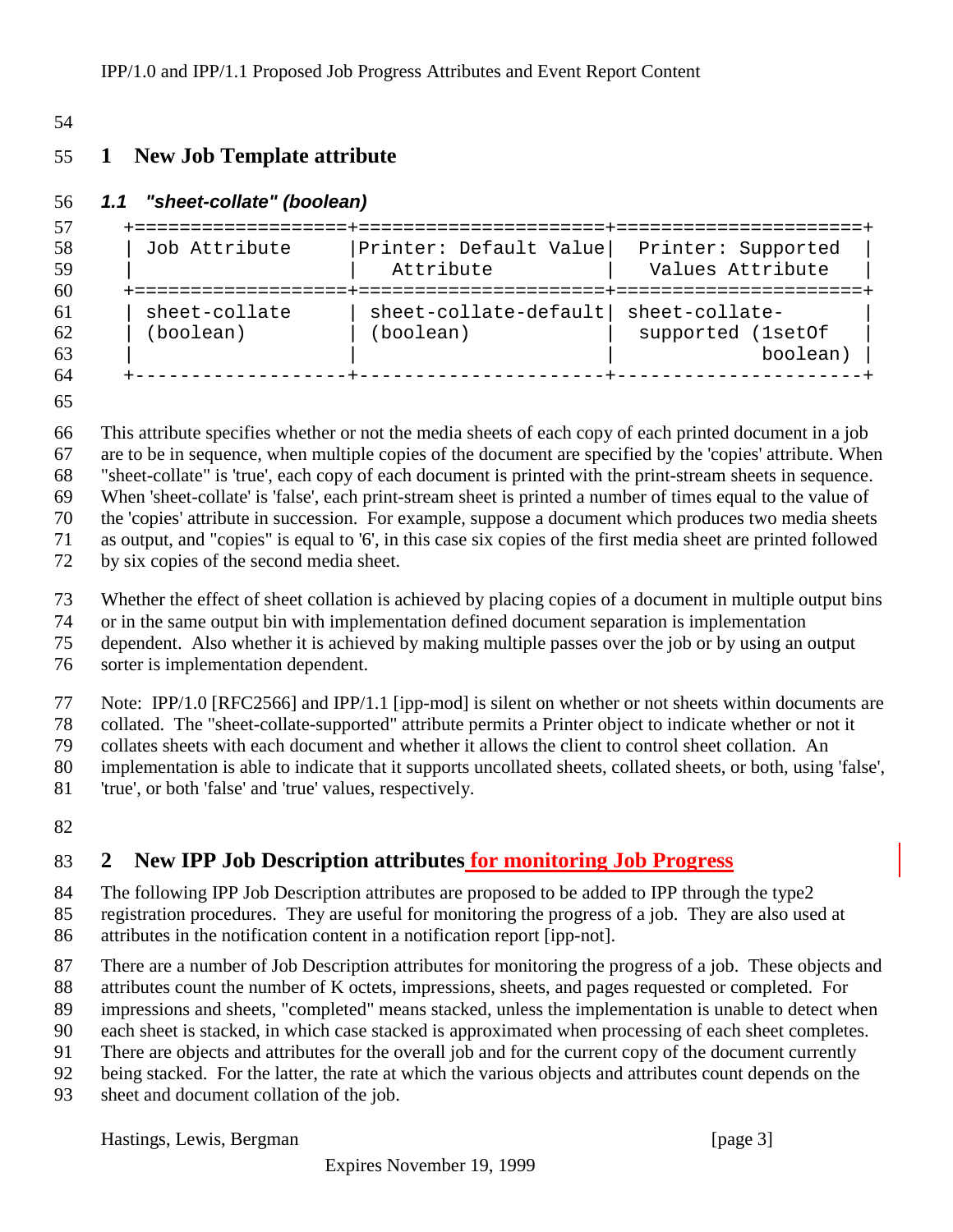| 94<br>95          | impressions: | Consider the following four Job Description attributes that are used to monitor the progress of a job's                                                                                                                                                              |
|-------------------|--------------|----------------------------------------------------------------------------------------------------------------------------------------------------------------------------------------------------------------------------------------------------------------------|
| 96                |              | 1. "job-impressions-completed" - counts the total number of impressions stacked for the job                                                                                                                                                                          |
| 97<br>98          |              | 2. "impressions-completed-current-copy" - counts the number of impressions stacked for the<br>current document copy                                                                                                                                                  |
| 99<br>100         |              | 3. "sheet-completed-copy-number" - identifies the number of the copy for the current document<br>being stacked where the first copy is 1.                                                                                                                            |
| 101<br>102<br>103 |              | 4. "sheet-completed-document-number" - identifies the current document within the job that is<br>being stacked where the first document in a job is 1. NOTE: this attribute SHOULD NOT be<br>implemented for implementations that only support one document per job. |
| 104<br>105        |              | For each of the three types of job collation, a job with three copies of two documents $(1, 2)$ , where each<br>document consists of 3 impressions, the four variables have the following values as each sheet is stacked                                            |

106 for one-sided printing: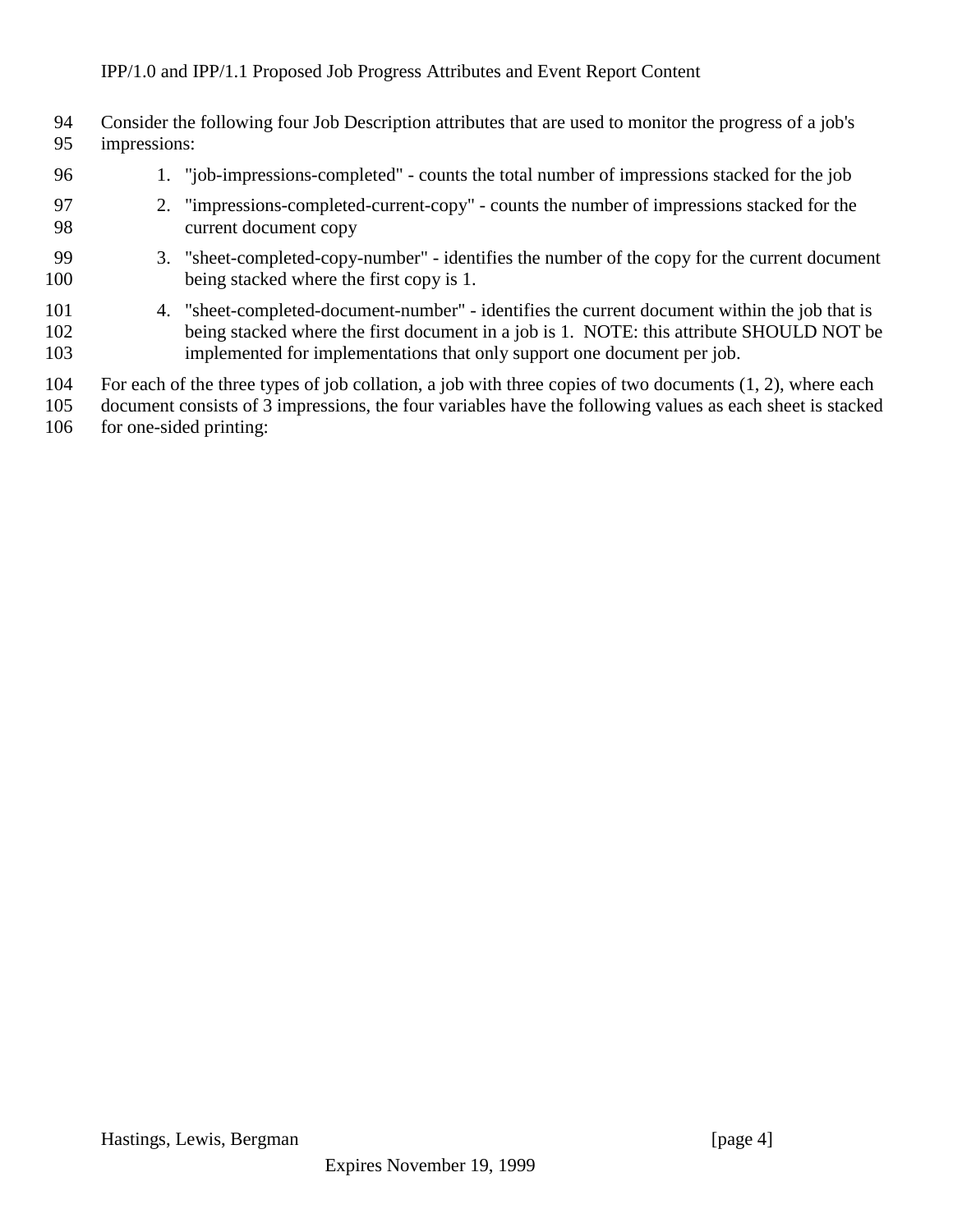# 107 **"job-collation-type" = 'uncollated-sheets(3)'**

108

| "job-impressions-<br>completed" | "impressions-<br>completed-current-<br>copy'' | "sheet-completed-<br>copy-number" | "sheet-completed-<br>document-number" |
|---------------------------------|-----------------------------------------------|-----------------------------------|---------------------------------------|
| 0                               |                                               | 0                                 | O                                     |
|                                 |                                               |                                   |                                       |
| 2                               |                                               | 2                                 |                                       |
| 3                               |                                               | 3                                 |                                       |
| 4                               | 2                                             |                                   |                                       |
| 5                               | $\overline{c}$                                | $\overline{c}$                    |                                       |
| 6                               | $\overline{c}$                                | 3                                 |                                       |
| 7                               | 3                                             | 1                                 |                                       |
| 8                               | 3                                             | $\overline{2}$                    |                                       |
| 9                               | 3                                             | 3                                 |                                       |
| 10                              |                                               |                                   | 2                                     |
| 11                              |                                               | $\overline{c}$                    | $\overline{c}$                        |
| 12                              |                                               | 3                                 | $\overline{\mathbf{c}}$               |
| 13                              | 2                                             |                                   | $\sqrt{2}$                            |
| 14                              | $\overline{c}$<br>$\overline{2}$              | 2<br>3                            | $\overline{a}$<br>$\overline{2}$      |
| 15<br>16                        | 3                                             | $\mathbf{1}$                      | $\overline{c}$                        |
| 17                              | 3                                             | $\overline{c}$                    | $\overline{c}$                        |
| 18                              | 3                                             | 3                                 | $\overline{2}$                        |
|                                 |                                               |                                   |                                       |

109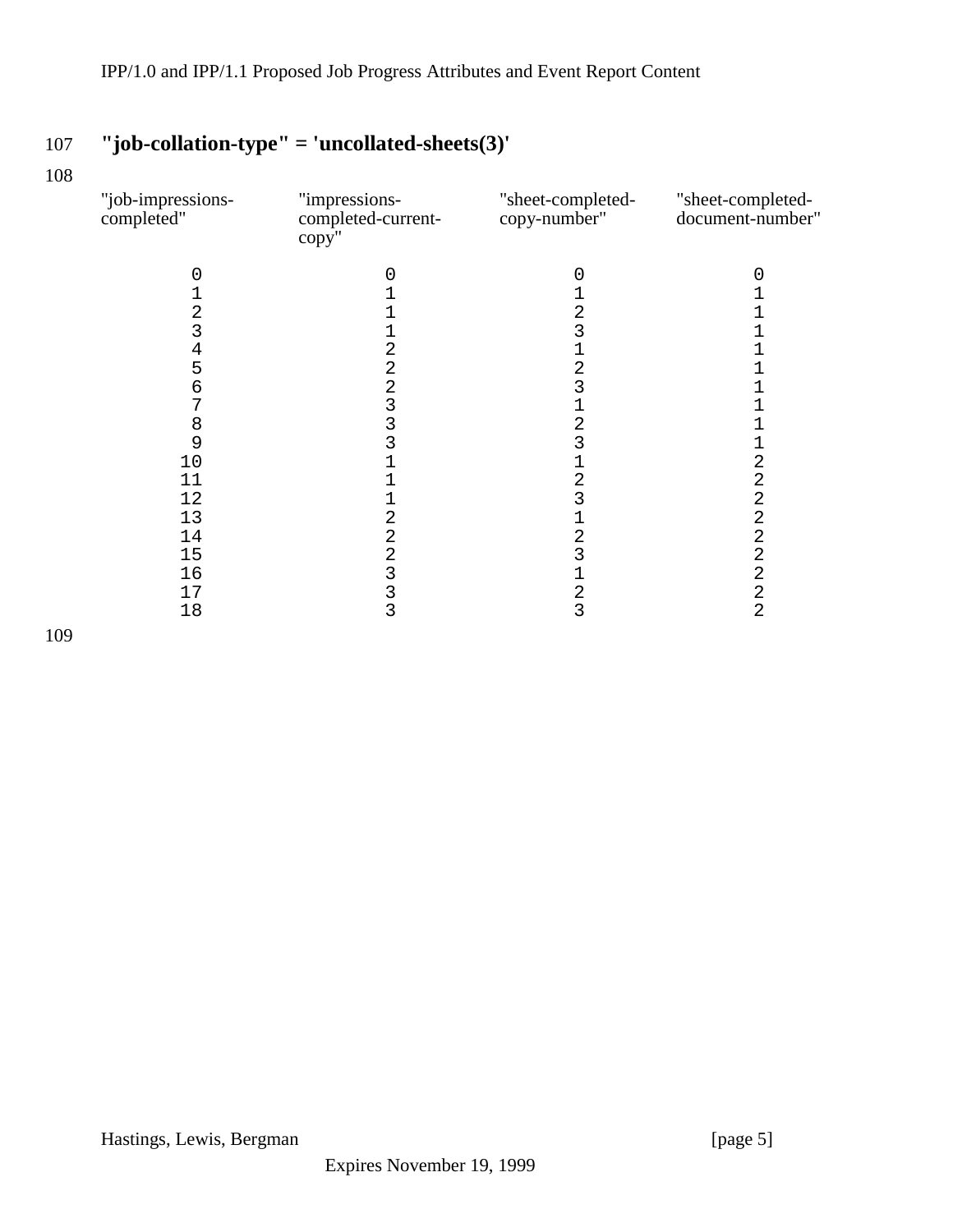# 110 **"job-collation-type" = 'collated-documents(4)'**

111

| "job-impressions-<br>completed" | "impressions-<br>completed-current-<br>copy" | "sheet-completed-<br>copy-number" | "sheet-completed-<br>document-number" |
|---------------------------------|----------------------------------------------|-----------------------------------|---------------------------------------|
|                                 | 0                                            |                                   |                                       |
|                                 |                                              |                                   |                                       |
| 2                               | 2                                            |                                   |                                       |
|                                 |                                              |                                   |                                       |
| 4                               |                                              |                                   | 2                                     |
| 5                               | 2                                            |                                   | 2                                     |
| 6                               | 3                                            |                                   | $\overline{2}$                        |
|                                 |                                              |                                   |                                       |
| 8                               | 2                                            | 2                                 |                                       |
| 9                               | 3                                            | 2                                 |                                       |
| 10                              |                                              |                                   | 2                                     |
| 11                              | $\overline{c}$                               | 2                                 | 2                                     |
| 12                              | 3                                            | 2                                 | 2                                     |
| 13                              |                                              |                                   |                                       |
| $14\,$                          | 2                                            |                                   |                                       |
| 15                              | 3                                            |                                   |                                       |
| 16                              |                                              |                                   | 2                                     |
| 17                              | 2                                            | 3                                 | $\overline{a}$                        |
| 18                              | 3                                            | 3                                 | $\overline{2}$                        |
|                                 |                                              |                                   |                                       |

112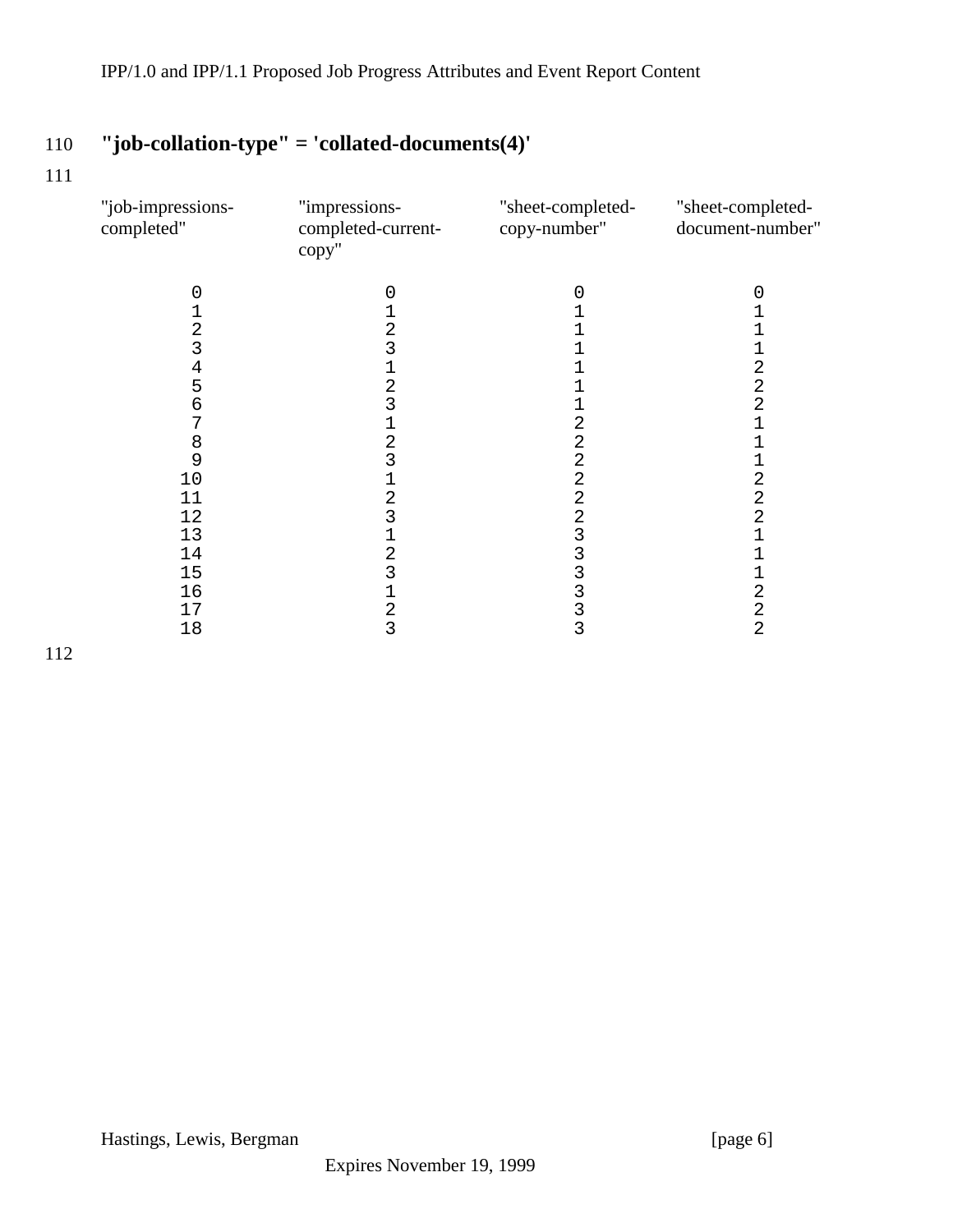## <span id="page-6-0"></span>113 **"job-collation-type" = 'uncollated-documents(5)'**

114

| "job-impressions-<br>completed" | "impressions-<br>completed-current-<br>copy" | "sheet-completed-<br>copy-number" | "sheet-completed-<br>document-number" |
|---------------------------------|----------------------------------------------|-----------------------------------|---------------------------------------|
|                                 |                                              |                                   |                                       |
|                                 | $\overline{c}$                               |                                   |                                       |
| 2                               | 3                                            |                                   |                                       |
| 4                               |                                              |                                   |                                       |
| 5                               | 2                                            |                                   |                                       |
| h                               |                                              |                                   |                                       |
|                                 |                                              |                                   |                                       |
| 8                               | 2                                            |                                   |                                       |
| 9                               | 3                                            |                                   |                                       |
| 10                              |                                              |                                   | 2                                     |
| 11                              | 2                                            |                                   | 2                                     |
| 12                              | 3                                            |                                   | 2                                     |
| 13                              |                                              |                                   | 2                                     |
| 14                              | 2                                            |                                   | 2                                     |
| 15                              |                                              |                                   | 2                                     |
| 16                              |                                              |                                   | $\overline{2}$                        |
| 17                              | 2                                            |                                   | 2                                     |
| 18                              | 3                                            | 3                                 | 2                                     |

115

#### 116 *2.1 "job-collation-type" (type2 enum)*

117 ISSUE 1 - Or should the attribute syntax by 'type2 keyword' to go with "multiple-document-118 handling(type2 keyword)", instead of the Job MIB enum syntax?

 Job Collation includes sheet collation and document collation. Sheet collation is defined to be the ordering of sheets within a document copy. Document collation is defined to be ordering of document copies within a multi-document job. The value of the "job-collation-type" is affected by the value of the "sheet-collate" Job Template attribute (see section [1.1\)](#page-2-0), if supplied and supported.

123 The Standard enum values are:

124

126

125 '1' 'other': not one of the defined values

- 127 '2' 'unknown': the collation type is unknown
- 128 ISSUE 2 Or should we use the IPP out-of-band 'unknown' value (see [ipp-mod] section 4.1) instead 129 **of this Job Monitoring MIB value?**
- 130 131 '3' 'uncollated-sheets': No collation of the sheets within each document copy, i.e., each sheet 132 of a document that is to produce multiple copies is replicated before the next sheet 133 in the document is processed and stacked. If the device has an output bin collator,

Hastings, Lewis, Bergman [page 7]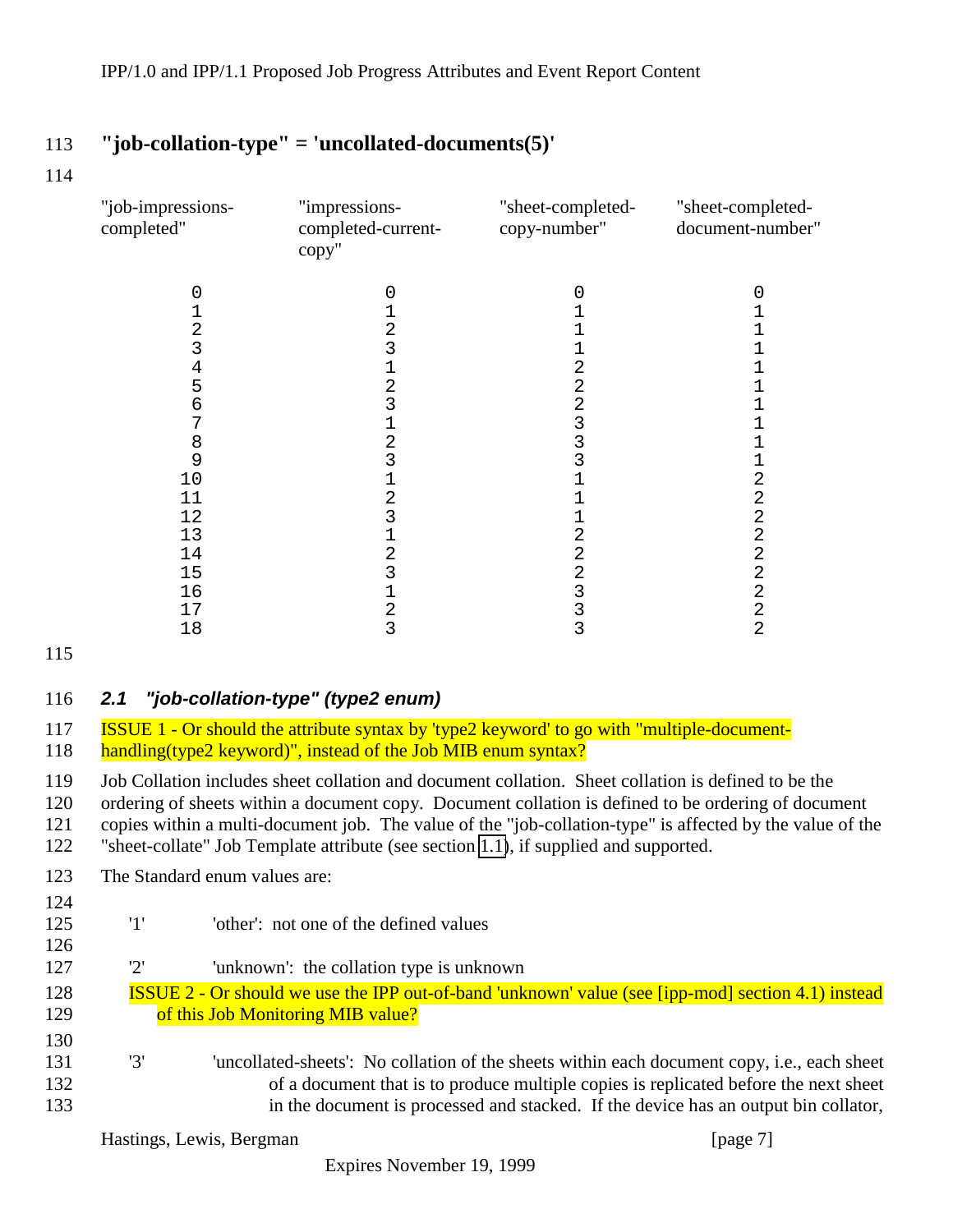<span id="page-7-0"></span>

| 134 |     | the 'uncollated-sheets $(3)$ ' value may actually produce collated sheets as far as the |
|-----|-----|-----------------------------------------------------------------------------------------|
| 135 |     | user is concerned (in the output bins). However, when the job collation is the          |
| 136 |     | 'uncollated-sheets(3)' value, job progress is indistinguishable to a monitoring         |
| 137 |     | application between a device that has an output bin collator and one that does not.     |
| 138 |     |                                                                                         |
| 139 | '4' | collated-documents': Collation of the sheets within each document copy is performed     |
| 140 |     | within the printing device by making multiple passes over either the source or an       |
| 141 |     | intermediate representation of the document. In addition, when there are multiple       |
| 142 |     | documents per job, the i'th copy of each document is stacked before the j'th copy       |
| 143 |     | of each document, i.e., the documents are collated within each job copy. For            |
| 144 |     | example, if a job is submitted with documents, A and B, the job is made available       |
| 145 |     | to the end user as: A, B, A, B,  The 'collated-documents $(4)$ ' value corresponds      |
| 146 |     | to the IPP [ipp-model] 'separate-documents-collated-copies' keyword value of the        |
| 147 |     | "multiple-document-handling" attribute.                                                 |
| 148 |     |                                                                                         |
| 149 |     | If the job's "copies" attribute is '1' (or not supplied), then the "job-collation-type" |
| 150 |     | attribute is defined to be '4'.                                                         |
| 151 |     |                                                                                         |
| 152 | '5' | 'uncollated-documents': Collation of the sheets within each document copy is performed  |
| 153 |     | within the printing device by making multiple passes over either the source or an       |
| 154 |     | intermediate representation of the document. In addition, when there are multiple       |
| 155 |     | documents per job, all copies of the first document in the job are stacked before       |
| 156 |     | the any copied of the next document in the job, i.e., the documents are uncollated      |
| 157 |     | within the job. For example, if a job is submitted with documents, A and B, the         |
| 158 |     | job is mad available to the end user as: A, A, , B, B,  The 'uncollated-                |
| 159 |     | documents(5)' value corresponds to the IPP [ipp-model] 'separate-documents-             |
| 160 |     | uncollated-copies' keyword value of the "multiple-document-handling" attribute.         |
|     |     |                                                                                         |

### *2.2 "sheet-completed-copy-number" (integer(-2:MAX))*

 The number of the copy being stacked for the current document. This number starts at 0, is set to 1 when the first sheet of the first copy for each document is being stacked and is equal to n where n is the nth sheet stacked in the current document copy. See section .

ISSUE 3: Should we change the lower limit to 0 and use the IPP out-of-bound values: 'unknown' for -2?

### *2.3 "sheet-completed-document-number" (integer(-2:MAX))*

The ordinal number of the document in the job that is currently being stacked. This number starts at 0,

- increments to 1 when the first sheet of the first document in the job is being stacked, and is equal to n
- where n is the nth document in the job, starting with 1.
- Implementations that only support one document jobs SHOULD NOT implement this attribute.
- ISSUE 4: Should we change the lower limit to 0 and use the IPP out-of-bound values: 'unknown'
- **instead of '-2'?**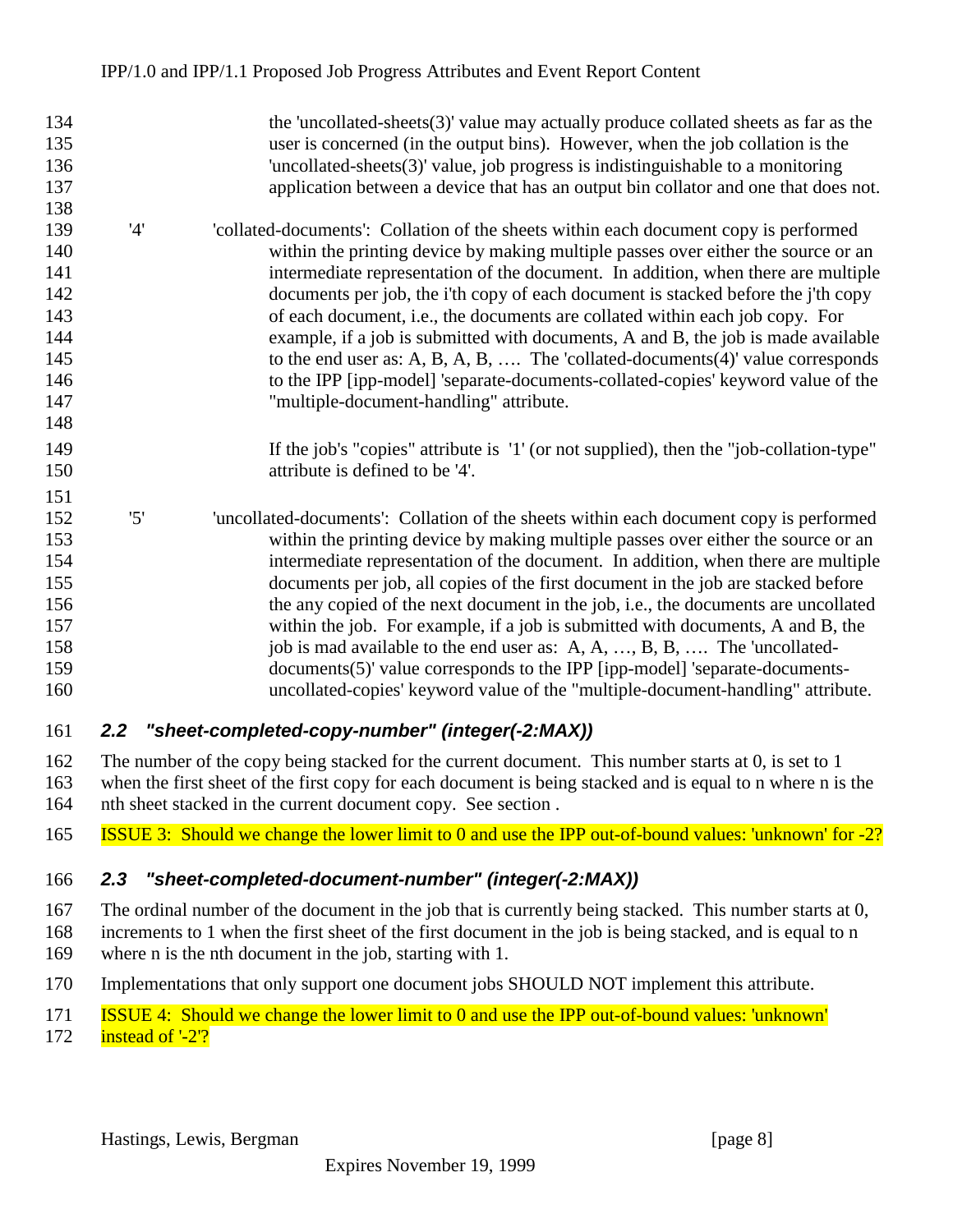#### <span id="page-8-0"></span>*2.4 "impressions-interpreted" (integer(-2:MAX))*

- The number of impressions interpreted for the job so far.
- ISSUE 5: Should we change the lower limit to 0 and use the IPP out-of-bound values: 'unknown'
- **instead of '-2'?**

#### *2.5 "impressions-completed-current-copy" (integer(-2:MAX))*

- The number of impressions completed by the device for the current copy of the current document so far.
- For printing, the impressions completed includes interpreting, marking, and stacking the output. For
- other types of job services, the number of impressions completed includes the number of impressions processed.
- This value SHALL be reset to 0 for each document in the job and for each document copy.
- ISSUE 6: Should we change the lower limit to 0 and use the IPP out-of-bound values: 'unknown'
- 184  $\frac{\text{instead of } -2\text{'}}{2}$

#### **3Job Progress Events Report Format**

- This section lists the parameters and attributes that are included in the Basic Job event report content.
- Additional job events can be registered which use the Basic Job Event report content.
- If the 'job-progress-events' event is supported, the implementation MUST support the following
- REQUIRED job object attributes, MUST support the following CONDITIONAL job object attributes, if
- 191 the condition is true, and MAY support the following OPTIONAL job object attributes. Any of the
- 192 following Job Description attributes that are supported MUST be included in an event report. All job
- event reports MUST use the Get-Job-Attributes response syntax. The Job Progress Event Report MUST
- 194 include the following response parameters and job object attributes. The Job Attributes MAY be in any
- order: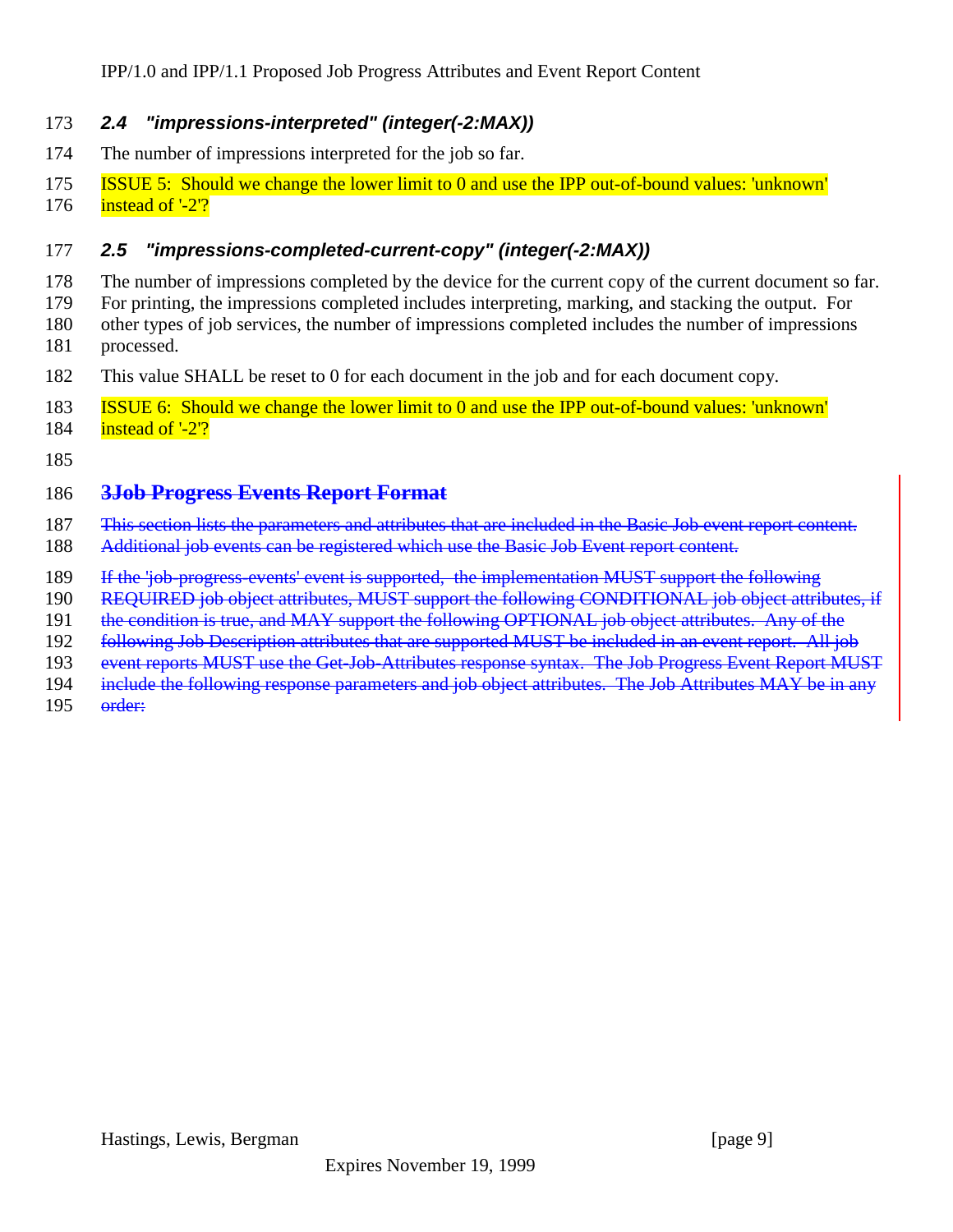#### IPP/1.0 and IPP/1.1 Proposed Job Progress Attributes and Event Report Content

| attribute<br><del>Job</del><br><del>object</del><br>parameter/                                  | REQUIRED<br>IN REPORT? | refer<br><del>ence</del>                 |
|-------------------------------------------------------------------------------------------------|------------------------|------------------------------------------|
| <del>version number</del>                                                                       | REQUIRED               | [ipp mod]<br>3.                          |
| <del>code</del><br>(with the<br><del>status</del><br><del>va Lue</del>                          | REQUIRED               | <del>[ipp mod]</del><br>3                |
| <del>job progress event(602)</del> )                                                            |                        |                                          |
| $\pm \text{d}$<br><del>(with</del><br>$\theta$<br><del>request</del><br>$\overline{\mathtt{a}}$ | REQUIRED               | <del>mod]</del><br><del>qqi]</del>       |
| <del>job printer uri</del><br><del>(uri</del>                                                   | REQUIRED               | [ipp mod]<br><del>4.3.3</del>            |
| <del>job id (integer(1:MAX))</del>                                                              | REQUIRED               | <del>[ipp mod]</del><br>$\overline{4}$ . |
| <del>doj</del><br><del>trigger events</del>                                                     | REQUIRED               | section Error!                           |
| Reference source not found.                                                                     |                        |                                          |
| type2 keyword)<br>(lsetOf                                                                       |                        |                                          |
| trigger time (integer(1:MAX)<br><del>dot</del>                                                  | REQUIRED               | section Error!                           |
| Reference source not found.                                                                     |                        |                                          |
| collation<br><del>(type2</del><br><del>doj</del><br><del>enum)</del><br><del>type</del>         | REQUIRED               | -2<br><del>section</del>                 |
| sheet completed copy number<br>(integer( 2:MAX))                                                | REQUIRED               | $-2$ . 2<br><del>section</del>           |
| -completed document number<br><del>sheet</del>                                                  | REQUIRED               | section 2.                               |
| (integer( 2:MAX))                                                                               |                        | $\overline{2}$<br><del>section</del>     |
| interpreted<br>impressions<br>(integer( 2:MAX))                                                 | REQUIRED               |                                          |
| impressions completed current<br>eopy<br>(integer( 2:MAX))                                      | REQUIRED               | $\rightarrow$<br><del>section</del>      |

#### **Figure 1 - Job Progress Event Report Content**

237 \* If Job Independent Subscriptions [ipp-sub] is implemented and the event report is caused by an

238 independent subscription request, the "subscription-id" MUST be supplied in the event report content.

239 If the values of any of the attributes sent in an event report content are not known, the value sent in the

240 report content is the out-of-band 'unknown' value, rather than omitting the attribute. See [ipp-mod] **section 4.1.**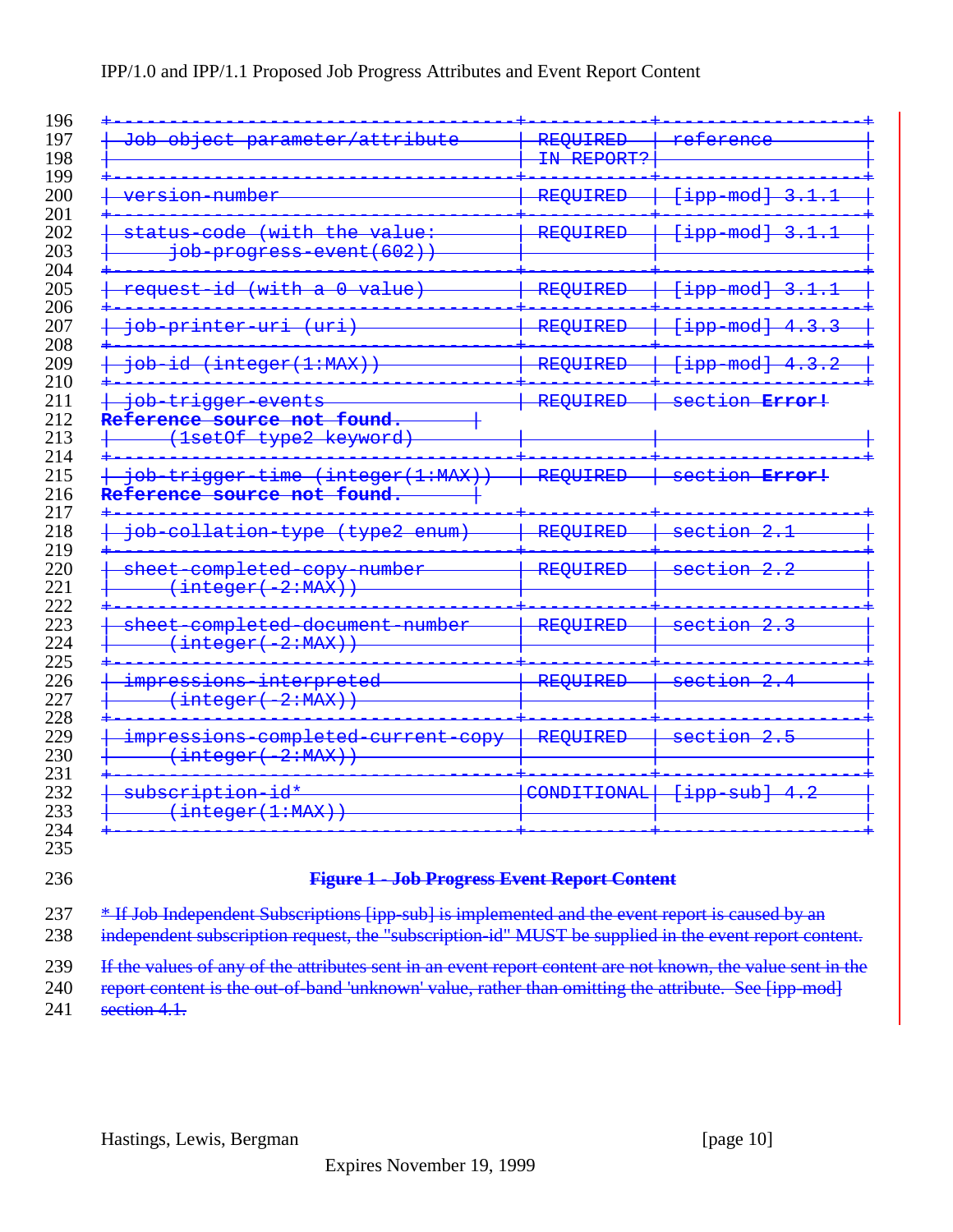<span id="page-10-0"></span>

| 242               | <b>References</b><br>$3^{\circ}$                                                                                                                                                                                                                                                                               |
|-------------------|----------------------------------------------------------------------------------------------------------------------------------------------------------------------------------------------------------------------------------------------------------------------------------------------------------------|
| 243               | [ipp-mod]                                                                                                                                                                                                                                                                                                      |
| 244<br>245<br>246 | deBry, R., , Hastings, T., Herriot, R., Isaacson, S., Powell, P., "Internet Printing Protocol/1.1:<br>Model and Semantics", <draft-ietf-ipp-model-v11-042.txt>, work in progress, May 10June 23,<br/>1999.</draft-ietf-ipp-model-v11-042.txt>                                                                  |
| 247               | <b>fipp-not-long</b>                                                                                                                                                                                                                                                                                           |
| 248<br>249        | Hastings, T., Isaacson, S., Lewis, H., "Event notifications for the IPP print protocol [and JMP]",<br><ipp 980701="" notification="" proposal="">, work in progress, May 12, 1998.</ipp>                                                                                                                       |
| 250               | [ipp-not]                                                                                                                                                                                                                                                                                                      |
| 251<br>252<br>253 | Isaacson, S., Martin, J., deBry, R., Hastings, T., Shepherd, M., Bergman, R., "IPP Event<br>Notification Specifications", <draft-ietf-ipp-not-spec-02.txtipp-event-notification-990518.doe>,<br/>work in progress, May 18September 10, 1999.</draft-ietf-ipp-not-spec-02.txtipp-event-notification-990518.doe> |
| 254               | $[$ ipp sub $]$                                                                                                                                                                                                                                                                                                |
| 255<br>256        | Isaacson, S., Martin, J., deBry, R., Hastings, T., "Job Independent Subscriptions for IPP",<br>notification printer 990519>, work in progress, May 19, 1999.                                                                                                                                                   |
| 257               | $[imp-mib]$                                                                                                                                                                                                                                                                                                    |
| 258<br>259        | Bergman, R., Hastings, T., Isaacson, S., Lewis, H. "PWG Job Monitoring MIB - V1", <draft-ietf-<br>printmib-job-monitor-08.txt&gt;, work in progress, Feb 19, 1999.</draft-ietf-<br>                                                                                                                            |
| 260               | [rfc2566]                                                                                                                                                                                                                                                                                                      |
| 261<br>262        | deBry, R., , Hastings, T., Herriot, R., Isaacson, S., Powell, P., "Internet Printing Protocol/1.0:<br>Model and Semantics", RFC 2566, April 1999.                                                                                                                                                              |
| 263               | <b>Change History</b><br>4                                                                                                                                                                                                                                                                                     |
| 264<br>265        | 4.1<br>Changes made to the May 19, 1999 version to make the September 13, 1999<br><b>version</b>                                                                                                                                                                                                               |
| 266               | The following changes were made to the May 19, 1999 version to make the September 13, 1999 version:                                                                                                                                                                                                            |
| 267<br>268        | 1. Changed it from a PWG to an IETF specification so that it can be cited from the IETF Notification<br>documents.                                                                                                                                                                                             |
| 269<br>270        | 2. Removed the reference to the long Notification spec from 1998, since it isn't going to be an IETF<br>document.                                                                                                                                                                                              |
| 271<br>272        | 3. Removed the notification content section, since the Notification specification now includes the 'job-<br>progress' event and the associated notification content.                                                                                                                                           |